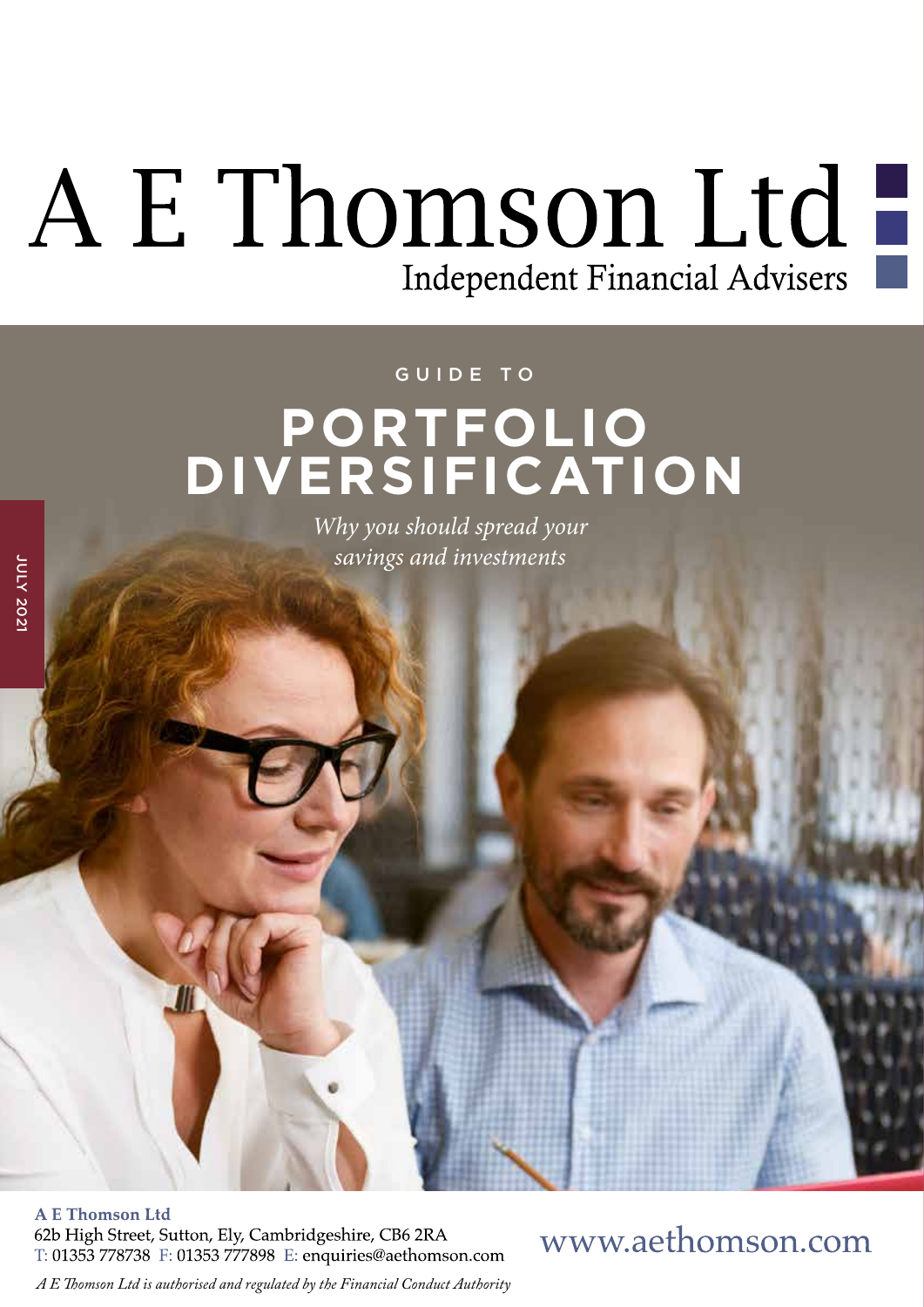#### GUIDE TO

## **PORTFOLIO DIVERSIFICATION**

### Why you should spread your savings and investments

Trying to navigate the ups and downs of market returns, investors seem to naturally want to jump in at the lows and cash out at the highs. But no one can predict when those will occur. By maintaining proper portfolio diversifcation and avoiding the pitfalls of market timing, you'll have the foundation needed to help manage your overall exposure to market volatility. Historically, the stock market has been up more than down.

If we could see into the future, there wo<br>be no need to diversify our investments<br>We could merely choose a date when<br>we needed our money back, then select the f we could see into the future, there would be no need to diversify our investments. We could merely choose a date when investment that would provide the highest return to that date. It might be a company share, or a bond, or gold, or any other kind of asset. The problem is that we do not have the gift of foresight.

#### **Combining a number of different investments**

Diversifcation helps to address this uncertainty by combining a number of diferent investments. In order to maximise the performance potential of a diversifed portfolio, managers actively change the mix of assets they hold to refect the prevailing market conditions. These changes can be made at a number of levels, including the overall asset mix, the target markets within each asset class and the risk profle of underlying funds within markets.

As a rule, an environment of positive or recovering economic growth and healthy risk appetite would be likely to prompt an increased weighting in equities and a lower exposure to bonds. Within these baskets of assets, the manager might also move into more aggressive portfolios when markets are doing well and more cautious ones when conditions are more difcult.

#### **Defensive positioning when risk appetite is low**

Geographical factors such as local economic growth, interest rates and the political background will also affect the weighting between markets within equities and bonds. In the underlying portfolios, managers will normally adopt a more defensive positioning when risk appetite is low.

For example, in equities they might have higher weightings in large companies operating in parts of the market that are less reliant on robust economic growth. Conversely, when risk appetite

is abundant, underlying portfolios will tend to raise their exposure to more economically sensitive parts of the market and to smaller companies.

#### **Asset allocation**

The term 'asset allocation' simply means deciding how to spread your money across the different asset classes (including equities, bonds, property and cash) and how much you want to hold in each. Your overall asset allocation needs to refect your future capital or income needs, the timescales before those capital sums are required or the level of income sought, and the amount of risk you can tolerate. Investing is all about risk and return.

Not only does asset allocation naturally spread risk, but it can also help you to boost your returns while maintaining, or even lowering, the level of risk of your portfolio. Most rational investors would prefer to maximise their returns, but every investor has their own individual attitude towards risk.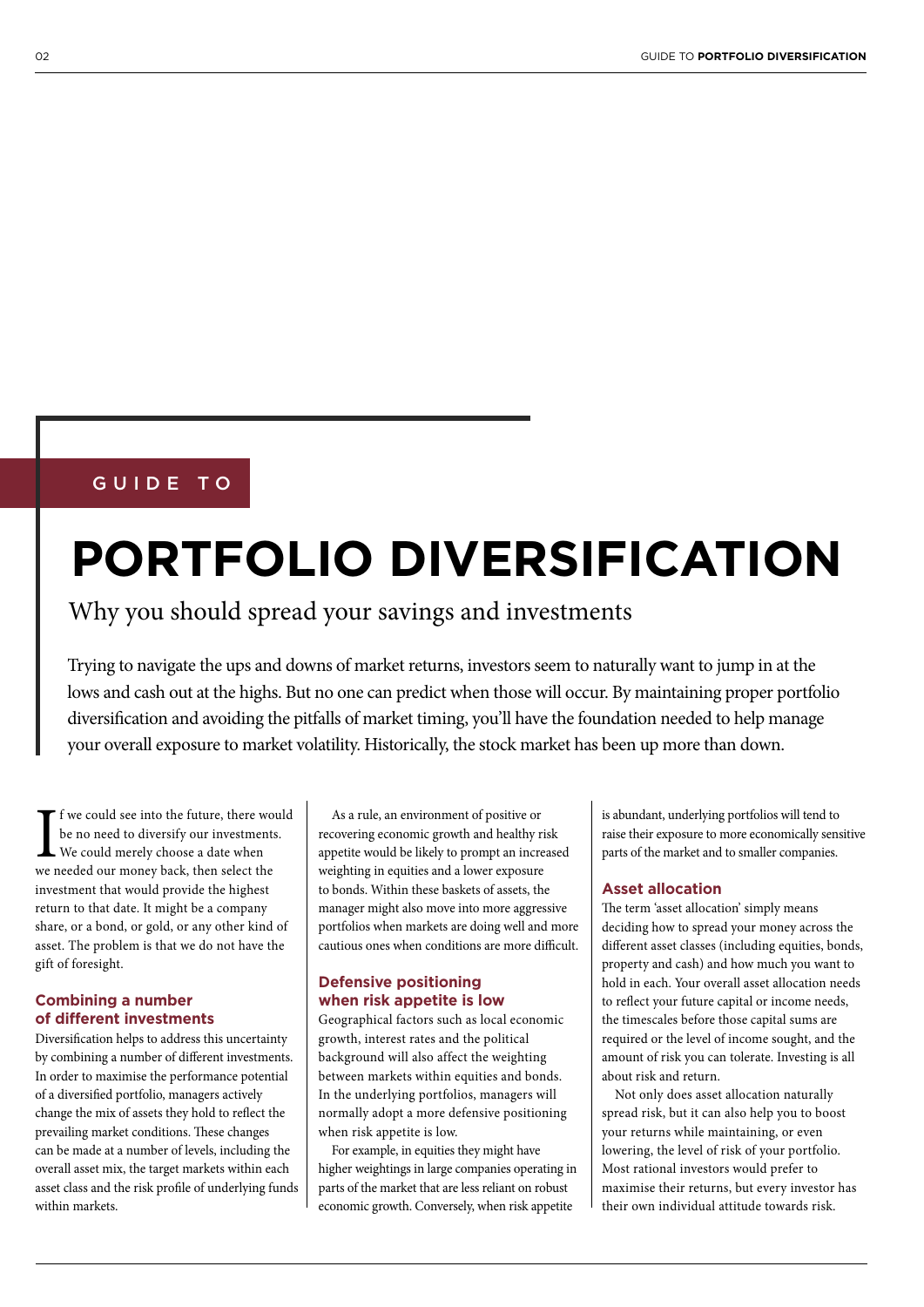The term 'asset allocation' simply means deciding how to spread your money across the different asset classes (including equities, bonds, property and cash) and how much you want to hold in each.

#### **Investment characteristics**

Portfolios can incorporate a wide range of different assets, all of which have their own characteristics, like cash, bonds, equities (shares in companies) and property. The idea behind allocating your money among different assets is to spread risk through diversification and to understand these characteristics and their implications on how a portfolio will perform in different conditions – the idea of not putting all your eggs in one basket.

Investments can go down as well as up, and these ups and downs can depend on the assets you're invested in and how the markets are performing. It's a natural part of investing.

#### **Changing risk tolerance**

Moreover, the potential returns available from diferent kinds of investment, and the risks involved, change over time as a result of economic, political and regulatory developments, as well as a host of other factors.

Your risk tolerance will change over time. For example, investors in their 20s may not be too worried about a 30% fall in the market, reasoning they have time to ride it out. Investors in their 40s, however, if they have responsibilities such as a mortgage and a family, may focus more on protecting against this kind of loss.

#### **Asset classes**

When putting together a portfolio, there are a number of asset classes, or types of investments, that can be combined in different ways. The starting point is cash – and the aim of employing the other asset classes is to achieve a better return than could be achieved by leaving all of the investment on deposit.

#### **Cash**

The most common types of cash investments are bank and building society savings accounts and money market funds (investment vehicles which invest in securities such as short-term

bonds to enable institutions and larger personal investors to invest cash for the short term).

Money held in the bank is arguably more secure than any of the other asset classes, but it is also likely to provide the poorest return over the long term. But it's important to be able to pay unexpected expenses, or to deal with an unexpected loss of income, without tapping into your core portfolio.

There's no sure way to protect your money from the effects of inflation. The only rule is that cash savings accounts are generally the worst places to put your money long term – the interest is almost always lower than inflation, so you're constantly losing money.

#### **Bonds**

Bonds are efectively IOUs issued by governments or companies. In return for your initial investment, the issuer pays a pre-agreed regular return (the 'coupon') for a fxed term, at the end of which it agrees to return your initial investment.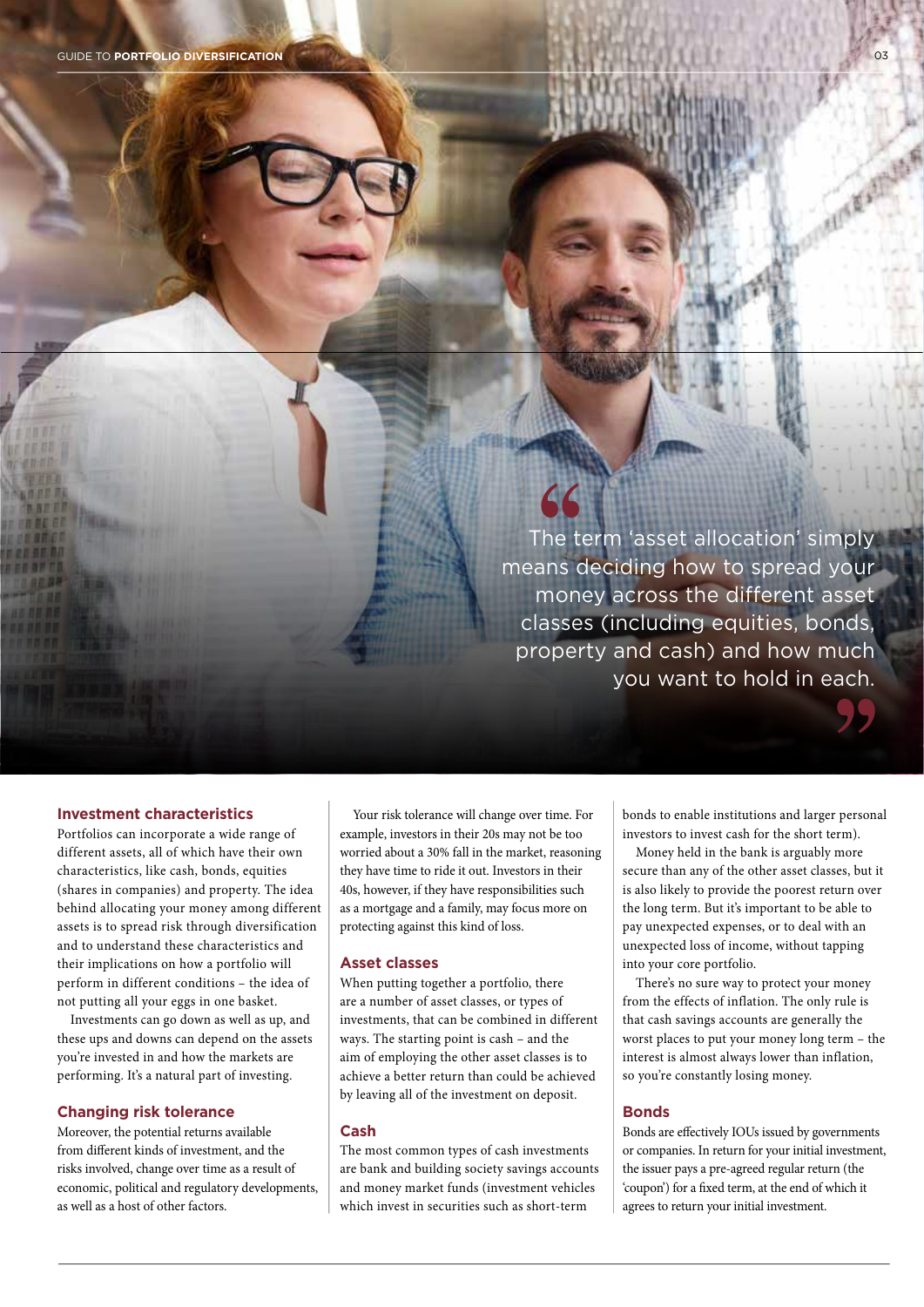Depending on the fnancial strength of the issuer, bonds can be very low or relatively high risk, and the level of interest paid varies accordingly, with higher-risk issuers needing to ofer more attractive coupons to attract investment.

As long as the issuer is still solvent at the time the bond matures, investors get back the initial value of the bond.

#### **However, during the life of the bond, its price will fluctuate to take account of a number of factors, including:**

- **Interest rates** as cash is an alternative lower-risk investment, the value of government bonds is particularly affected by changes in interest rates. Rising base rates will tend to lead to lower government bond prices, and vice versa
- Inflation expectations the coupons paid by the majority of bonds do not change over time. Therefore, high inflation reduces the real value of future coupon payments, making bonds less attractive and driving their prices lower
- n **Credit quality –** the ability of the issuer to pay regular coupons and redeem the bonds at maturity is a key consideration for

bond investors. Higher-risk bonds such as corporate bonds are susceptible to changes in the perceived creditworthiness of the issuer

#### **Equities**

Equities, or shares in companies, are regarded as riskier investments than bonds, but they also tend to produce superior returns over the long term. They are riskier because, in the event of a company getting into financial difficulty, bond holders rank ahead of equity holders when the remaining cash is distributed.

However, their superior long-term returns come from the fact that, unlike a bond which matures at the same price at which it was issued, share prices can rise dramatically as a company grows.

Returns from equities are made up of changes in the share price and, in some cases, dividends paid by the company to its investors. **Share prices fluctuate constantly as a result of factors such as:**

■ **Company profits** – by buying shares, you are efectively investing in the future proftability of a company, so the operating outlook for the business is of paramount importance. Higher profts are likely to lead to a higher share price and/or increased dividends,

whereas sustained losses could place the dividend or even the long-term viability of the business in jeopardy

- n **Economic background –** companies perform best in an environment of healthy economic growth, modest infation and low interest rates. A poor outlook for growth could suggest waning demand for the company's products or services. High infation could impact companies in the form of increased input prices, although in some cases companies may be able to pass this on to consumers. Rising interest rates could put strain on companies that have borrowed heavily to grow the business
- **Investor sentiment** as higher-risk assets, equities are susceptible to changes in investor sentiment. Deterioration in risk appetite normally sees share prices fall, while a turn to positive sentiment can see equity markets rise sharply

#### **Property**

In investment terms, property normally means commercial real estate – offices, warehouses, retail units and the like. Unlike the assets we have mentioned so far, properties are unique – only one fund can own a particular office building or shop.

Bonds are effectively IOUs issued by governments or companies. In return for your initial investment, the issuer pays a pre-agreed regular return (the 'coupon') for a fixed term, at the end of which it agrees to return your initial investment.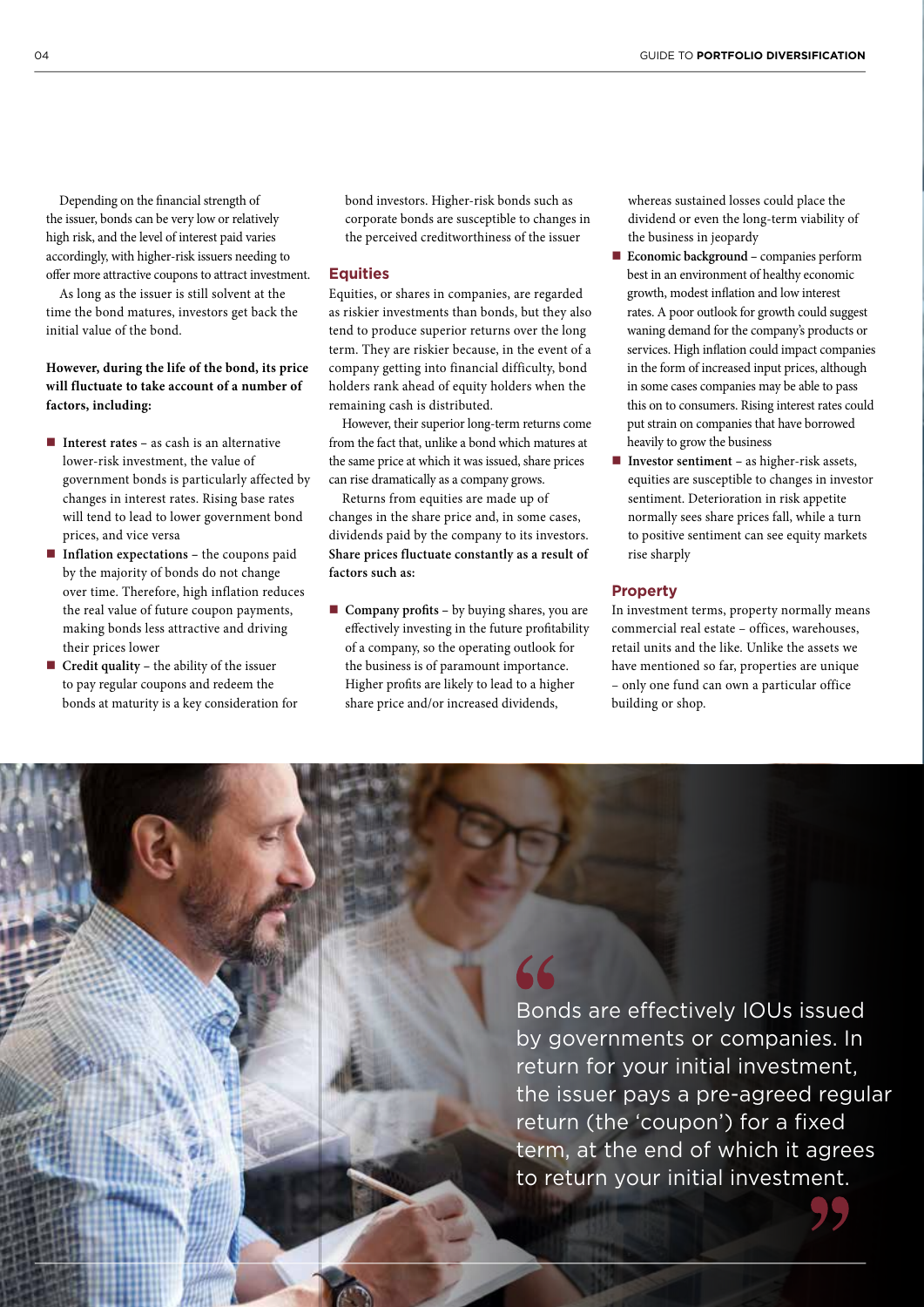

The performance of these assets can sometimes be dominated by changes in capital values. These unusually dramatic moves in capital value illustrate another of property's key characteristics, namely its relative illiquidity compared to equities or bonds. Buying equities or bonds is normally a relatively quick and inexpensive process, but property investing involves considerable valuation and legal involvement.

The more normal state of affairs is for rental income to be the main driver of commercial property returns. Owners of property can enhance the income potential and capital value of their assets by undertaking refurbishment work or other improvements.

Indeed, without such work, property can quickly become uncompetitive and run down. When managed properly, the relatively stable nature of property's income return is key to its appeal for investors.  $\blacksquare$ 

#### **READY TO START A CONVERSATION?**

Although we all have diferent goals depending on what life stage we're at, our goals can be broadly categorised into essential needs, lifestyle wants and legacy aspirations. Getting investment advice can be one of the most benefcial things you can do for your personal fnances and long-term fnancial wellbeing. To identify which investment options are right for your individual circumstances or to fnd out more, please contact us – we look forward to hearing from you.

## 66

In investment terms, property normally means commercial real estate – offices, warehouses, retail units and the like.

THE VALUE OF YOUR INVESTMENT CAN GO DOWN AS WELL AS UP AND YOU MAY GET BACK LESS THAN YOU PAID IN.

LAWS AND TAX RULES MAY CHANGE IN THE FUTURE. YOUR OWN CIRCUMSTANCES AND WHERE YOU LIVE IN THE UK ALSO HAVE AN IMPACT ON TAX TREATMENT.